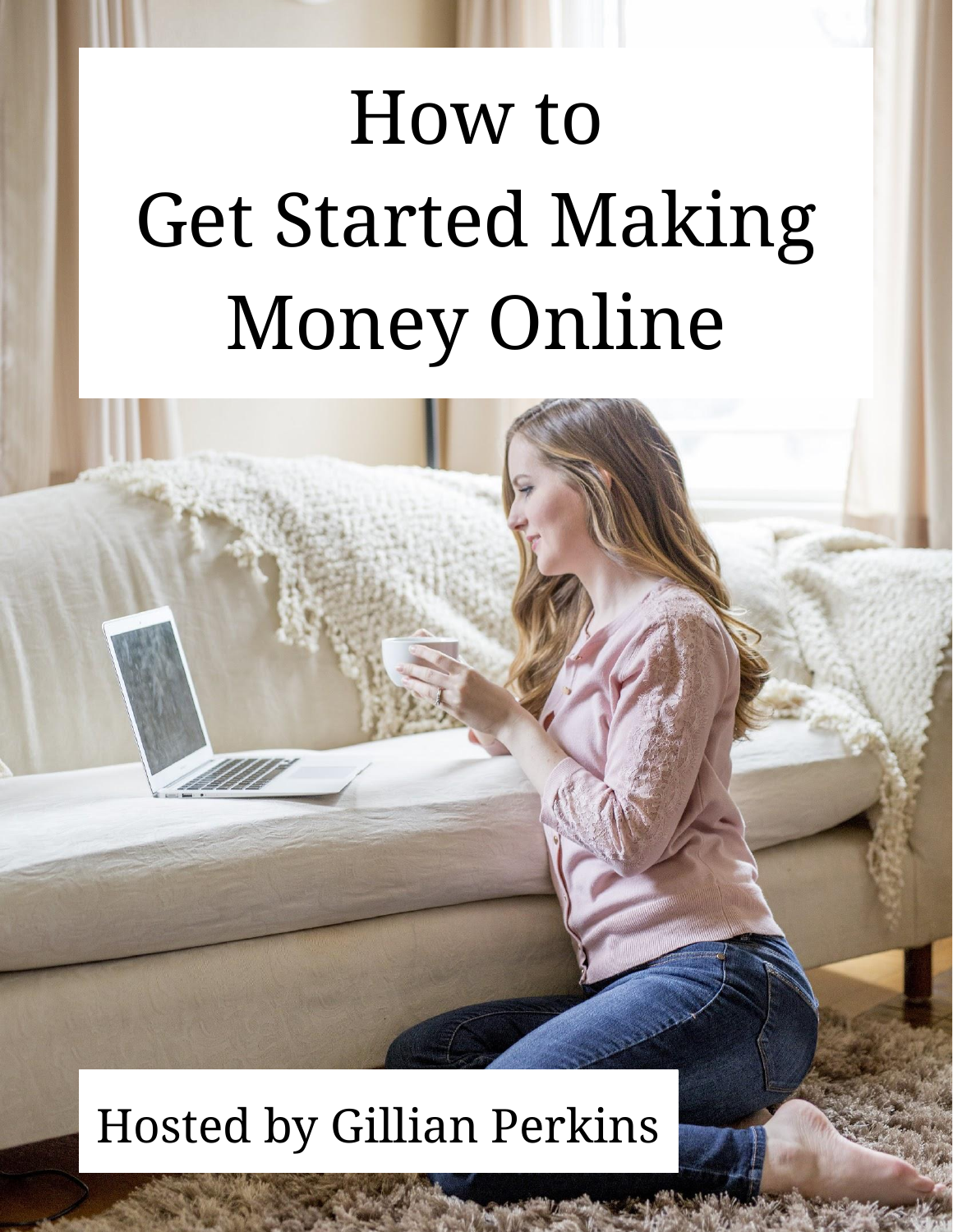#### **Finding Your Path**

If you don't already have a professional skill or area of expertise to monetize, then you'll need to use a bit of introspection to discover what you'd truly enjoy doing to earn a living.

First, what skills do you already have?

Now, what interests you?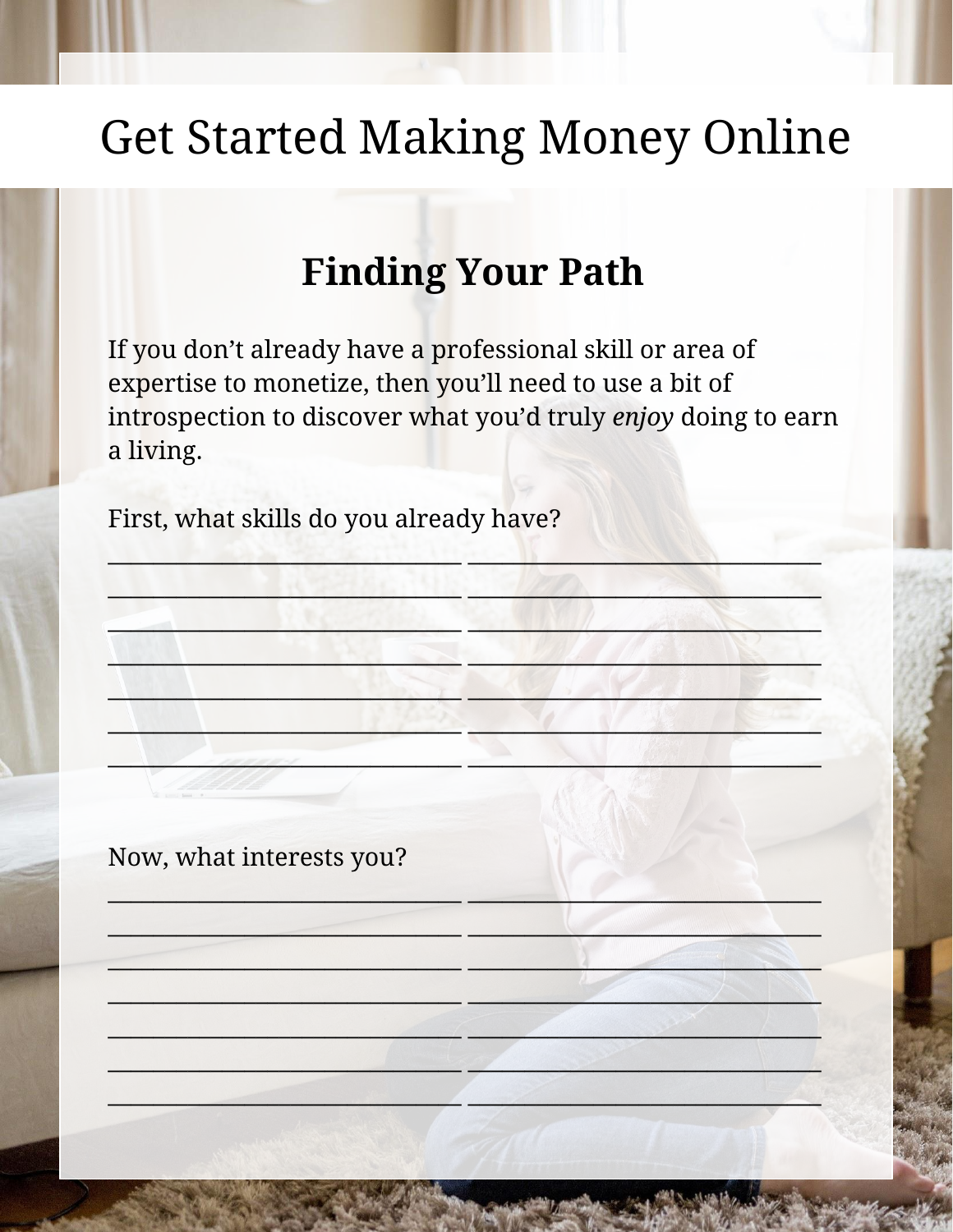#### **Finding Your Path**

 $\Box$ 

 $\blacksquare$ 

 $_{\rm H}$  , and the contract of the set of the set of the set of the set of the set of the set of the set of the set of the set of the set of the set of the set of the set of the set of the set of the set of the set of the

 $\mathcal{L} = \{ \mathcal{L} \in \mathcal{L} \}$ 

 $\mathcal{L}_\mathcal{A} = \mathcal{L}_\mathcal{A}$  , which is a set of  $\mathcal{L}_\mathcal{A}$  , and  $\mathcal{L}_\mathcal{A}$  , and  $\mathcal{L}_\mathcal{A}$  , and  $\mathcal{L}_\mathcal{A}$  , and  $\mathcal{L}_\mathcal{A}$ 

\_\_\_\_\_\_\_\_\_\_\_\_\_\_\_\_\_\_\_\_\_\_\_\_\_\_\_\_\_\_\_ \_\_\_\_\_\_\_\_\_\_\_\_\_\_\_\_\_\_\_\_\_\_\_\_\_\_\_\_\_\_\_

❏ \_\_\_\_\_\_\_\_\_\_\_\_\_\_\_\_\_\_\_\_\_\_\_\_\_\_\_\_\_\_\_\_\_\_\_\_\_\_\_\_\_\_\_\_\_\_\_\_\_\_\_\_\_\_\_\_\_\_

How do you enjoy spending your time?

Which professional activities sound the most enjoyable?

- ❏ Following instructions
- ❏ Creative problem solving
- ❏ Playing a support role
- ❏ Being in the spotlight
- ❏ Being a leader
- ❏ Working closely with clients
- ❏ Working with groups of people
- ❏ Working with business clients
- ❏ Working with clients on personal issues
- ❏ Creative writing, speaking, etc.
- ❏ Teaching
- ❏ Public speaking
- ❏ Writing
- $\Box$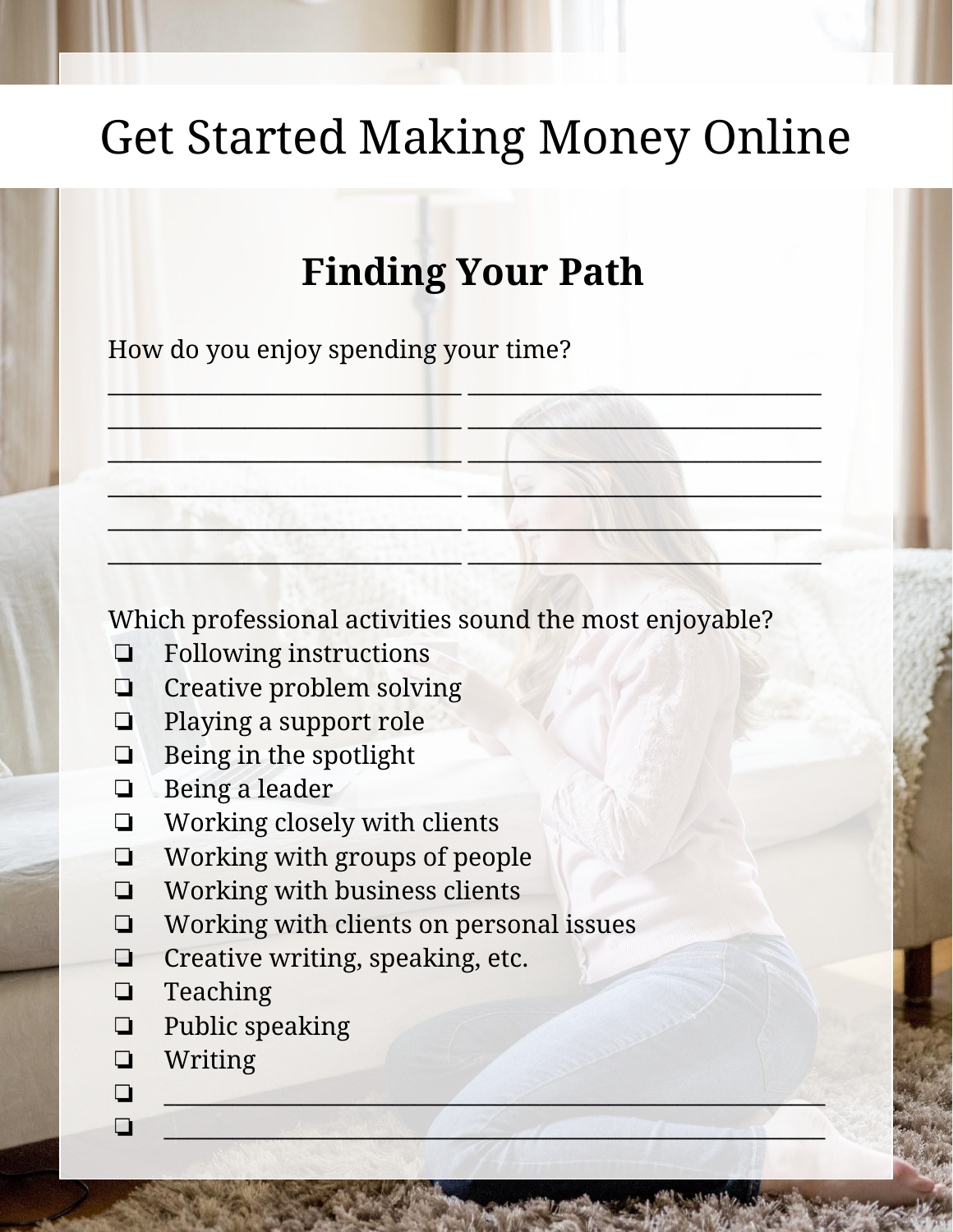One step in the **right** direction takes you **infinitely further** than ten steps in the wrong.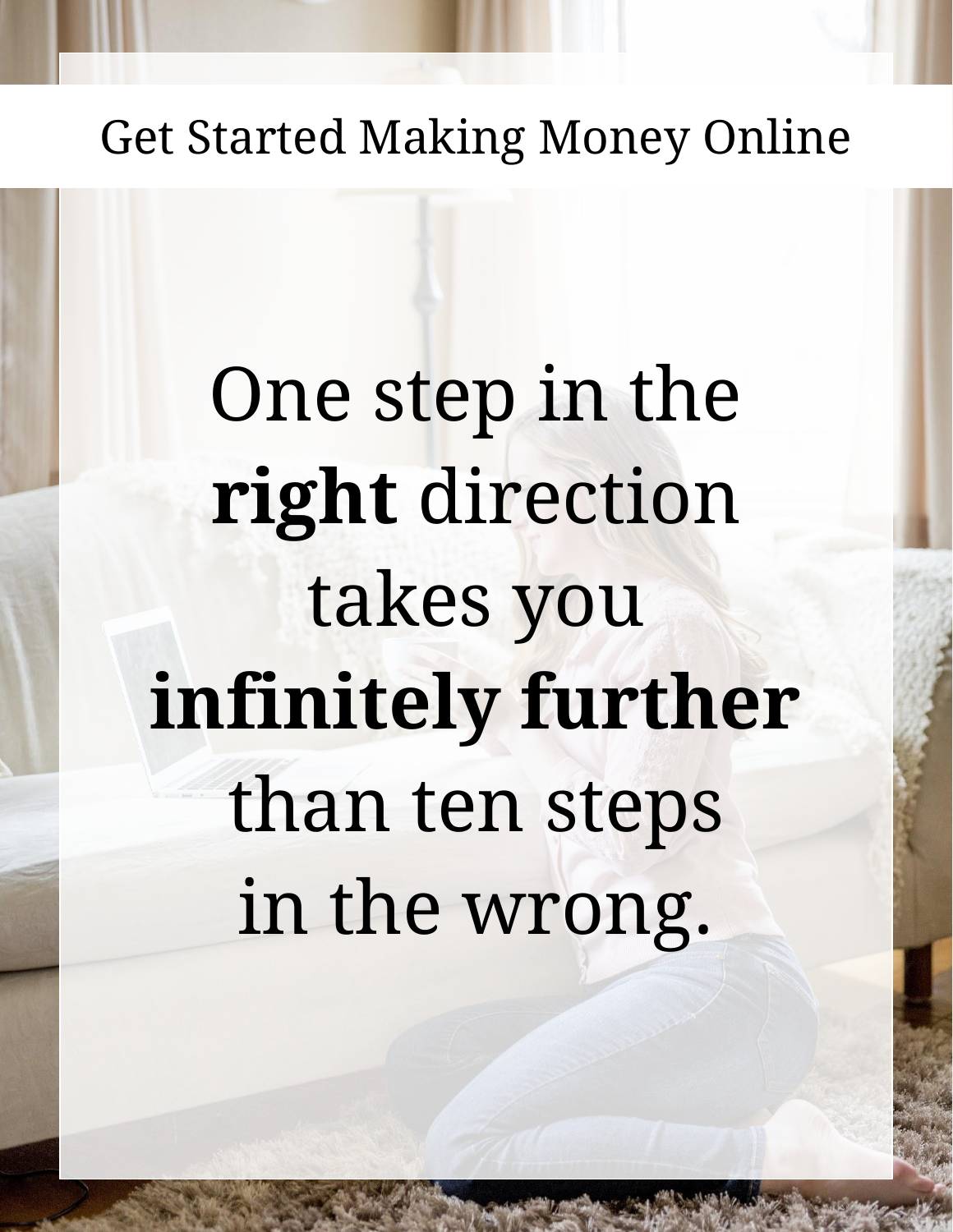#### **Finding Your Place**

Now it's time to brainstorm what intersections of your interests you might be able to monetize. In order to help open up your mind to the limitless possibilities available to you, begin by coming up with a lengthy list of many different enjoyable income-producing ventures.

| Idea #1 |  |  |
|---------|--|--|
| Idea #2 |  |  |
| Idea #3 |  |  |
| Idea #4 |  |  |
|         |  |  |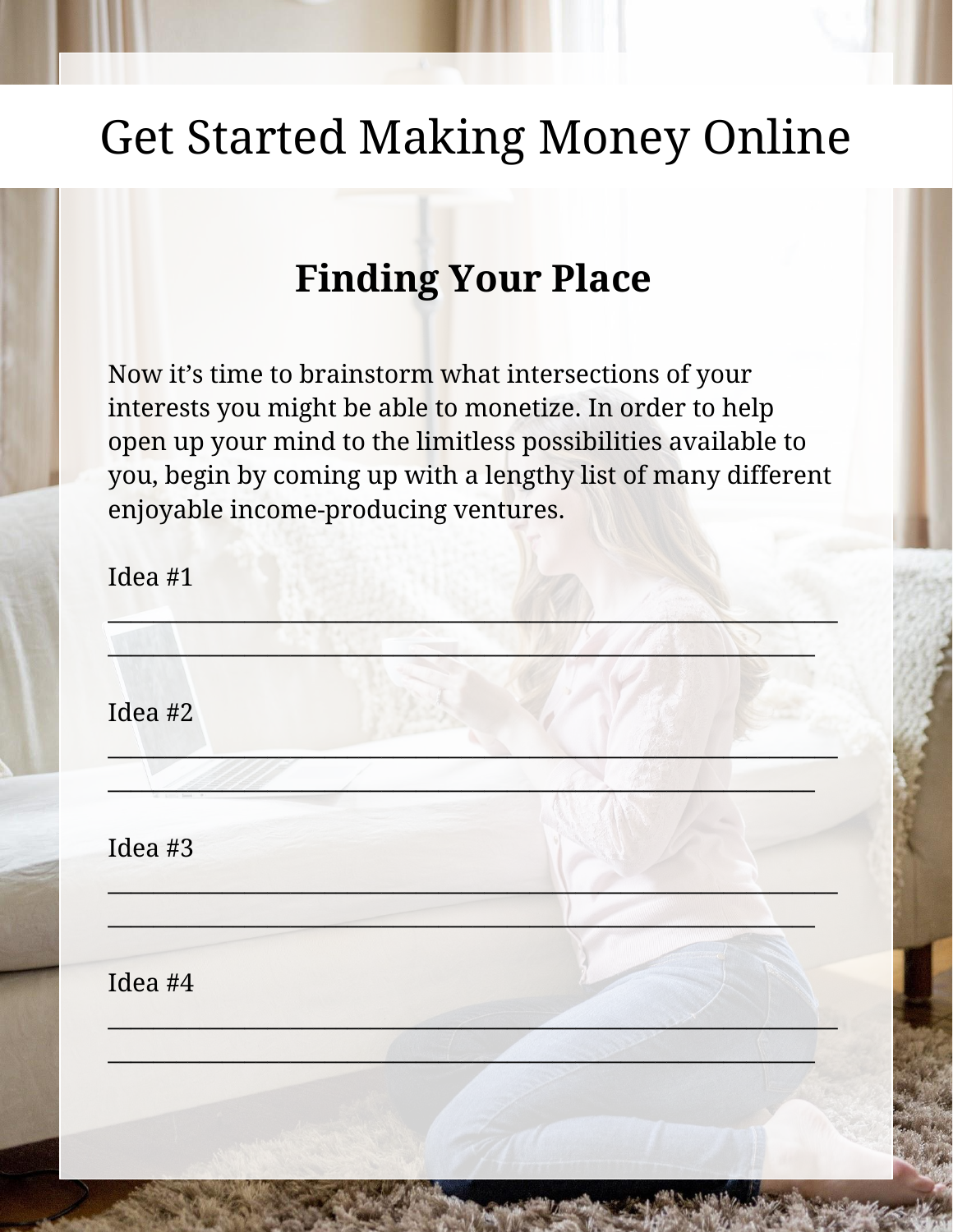|                 | <b>Finding Your Place</b> |  |
|-----------------|---------------------------|--|
| Idea #5         |                           |  |
| Idea #6         |                           |  |
| Idea #7         |                           |  |
| Idea #8         |                           |  |
| Idea #9         |                           |  |
| <b>Idea #10</b> |                           |  |
|                 |                           |  |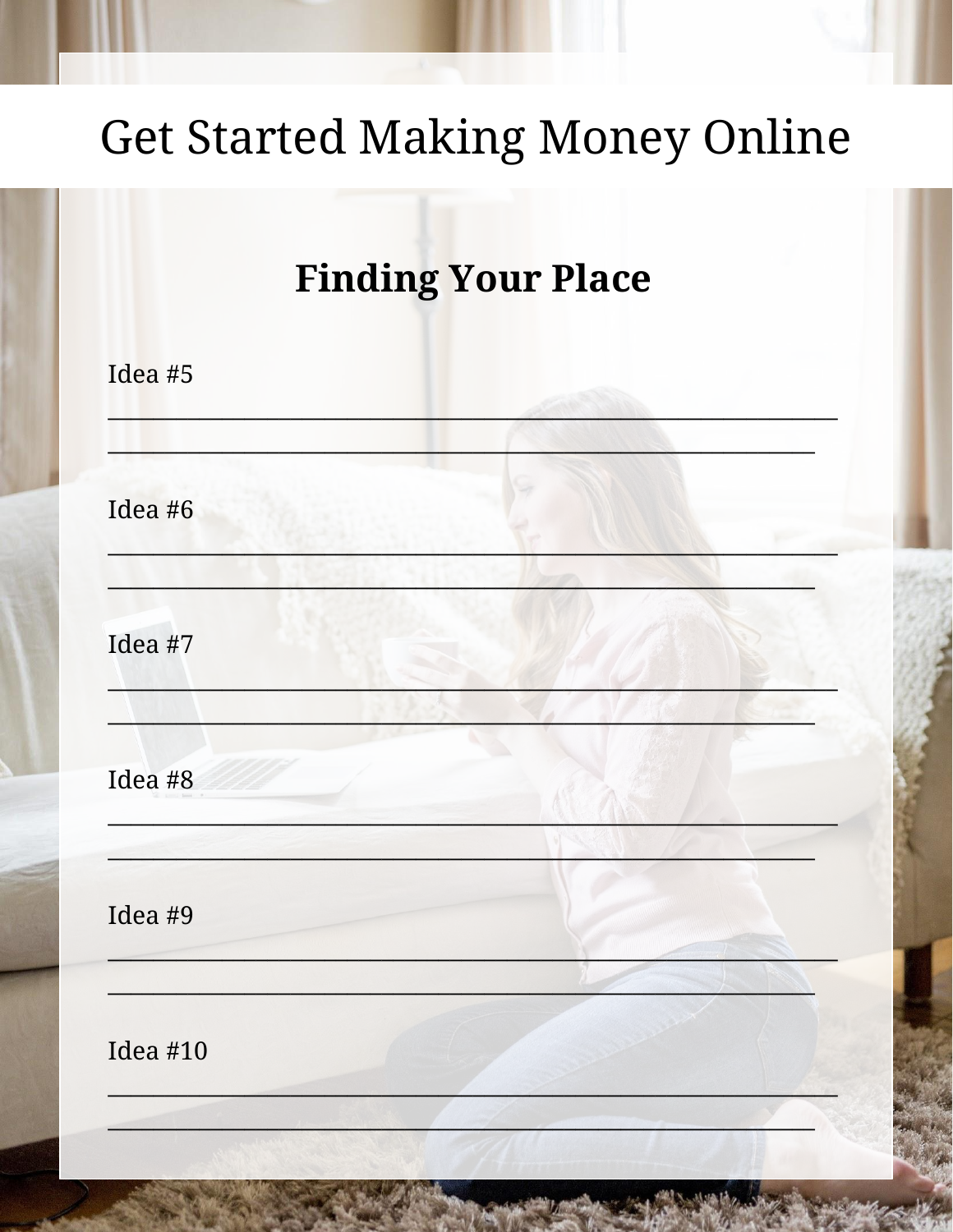We **think** that to be successful we need to "work really hard" and do MORE.

Really, though, we just need to gain clarity and consistently take the **right** actions.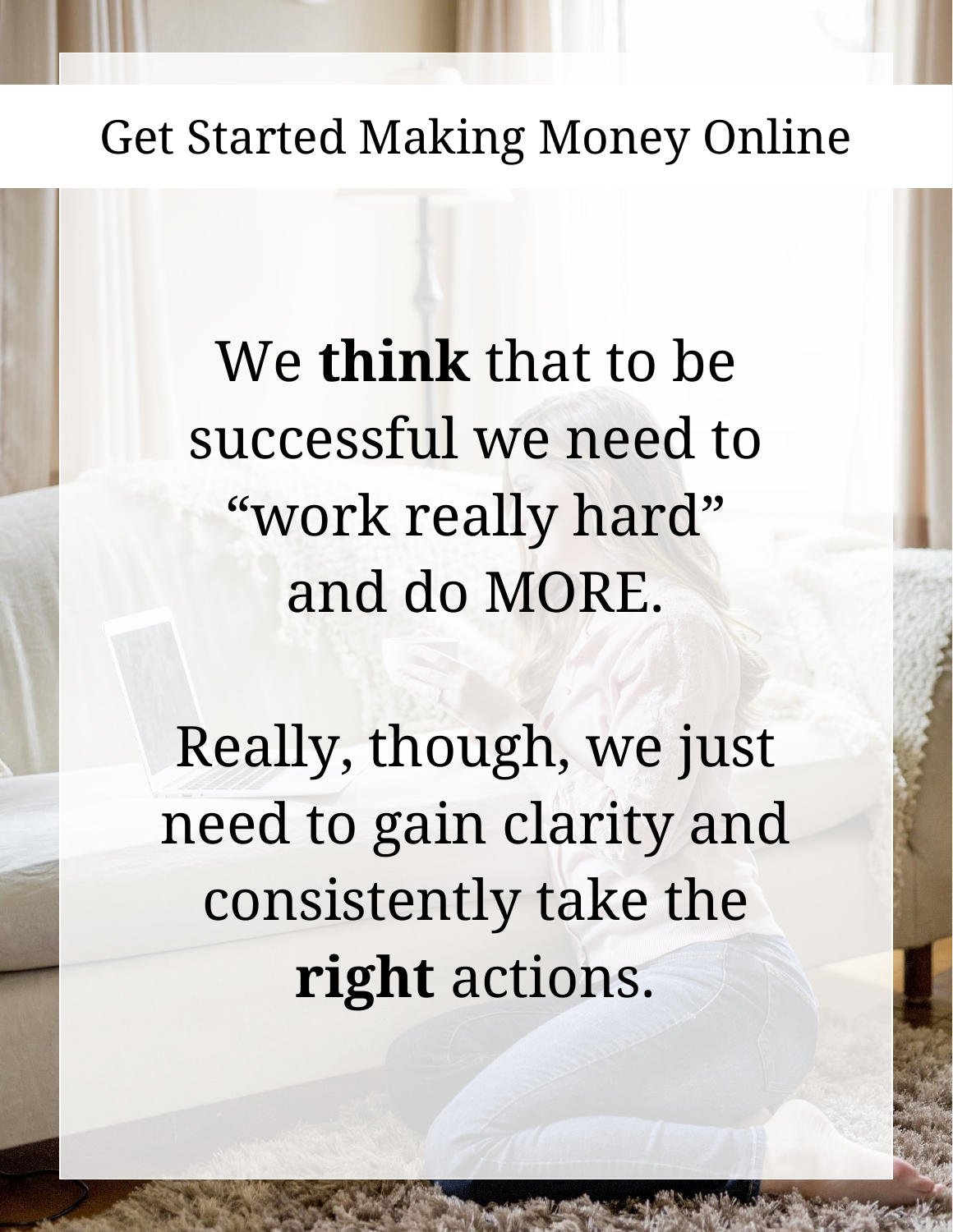#### **WHO Will You Help?**

While demographic information can certainly be helpful for describing and identifying your potential customers, it shouldn't be the focus. Instead, we need to think much more about our potential customers' desires, needs, fears, and dreams.

 $\mathcal{L} = \{ \mathcal{L}_1, \mathcal{L}_2, \ldots, \mathcal{L}_n \}$ 

\_\_\_\_\_\_\_\_\_\_\_\_\_\_\_\_\_\_\_\_\_\_\_\_\_\_\_\_\_\_\_\_\_\_\_\_\_\_\_\_\_\_\_\_\_\_\_\_\_\_\_\_\_\_\_\_\_\_\_\_\_\_\_\_

 $\mathcal{L} = \{ \mathcal{L} \in \mathcal{L} \}$  , where  $\mathcal{L} = \{ \mathcal{L} \}$  , where  $\mathcal{L} = \{ \mathcal{L} \}$ 

 $\mathcal{L} = \{ \mathcal{L}_1, \mathcal{L}_2, \ldots, \mathcal{L}_n \}$ 

 $\blacksquare$ 

 $\mathbb{Z}$  , where  $\mathbb{Z}$  is the set of  $\mathbb{Z}$  , where  $\mathbb{Z}$  is the set of  $\mathbb{Z}$ 

 $\mathcal{L}(\mathcal{A},\mathcal{B},\mathcal{B},\mathcal{B},\mathcal{B},\mathcal{B},\mathcal{B},\mathcal{B},\mathcal{B},\mathcal{B},\mathcal{B},\mathcal{B},\mathcal{B},\mathcal{B},\mathcal{B},\mathcal{B},\mathcal{B},\mathcal{B},\mathcal{B},\mathcal{B},\mathcal{B},\mathcal{B},\mathcal{B},\mathcal{B},\mathcal{B},\mathcal{B},\mathcal{B},\mathcal{B},\mathcal{B},\mathcal{B},\mathcal{B},\mathcal{B},\mathcal{B},\mathcal{B},\mathcal{B},\mathcal{$ 

 $\| \cdot \|_{\infty} = \| \cdot \|_{\infty} = \| \cdot \|_{\infty}$ 

What are the defining characteristics of your potential customer? What do they all have in common?

What problem does your customer need to solve?

What are they trying to achieve?

What will happen if they fail to solve their problem?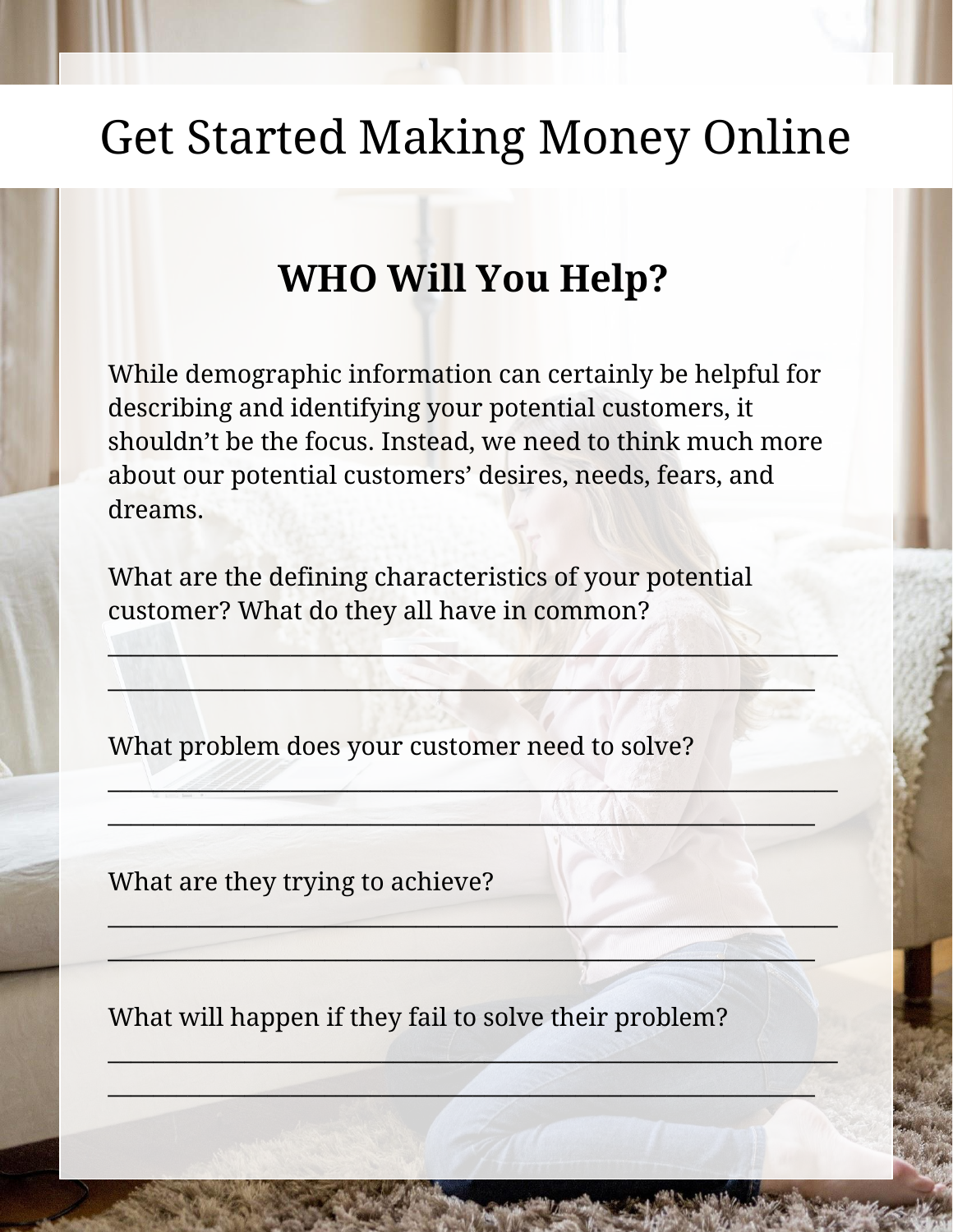#### **WHO Will You Help?**

What potential solutions are available to your customer?

What fears/problems might be associated with the above solutions?

What would be the **best** solution?

How would this solution solve the customers' problem?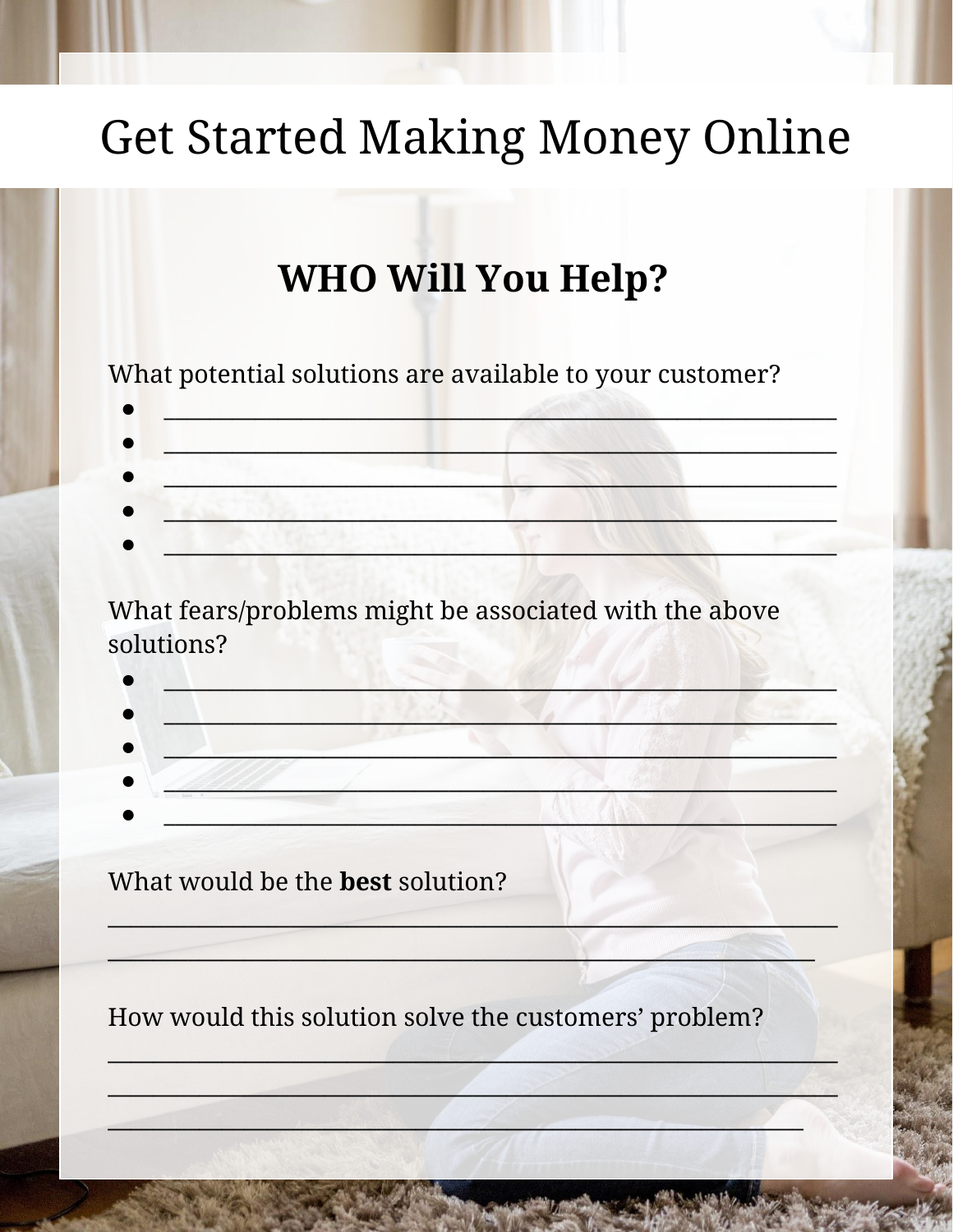# Your customer sees themself as the protagonist of their life story.

If you want to earn their business, then you must see them that way, also.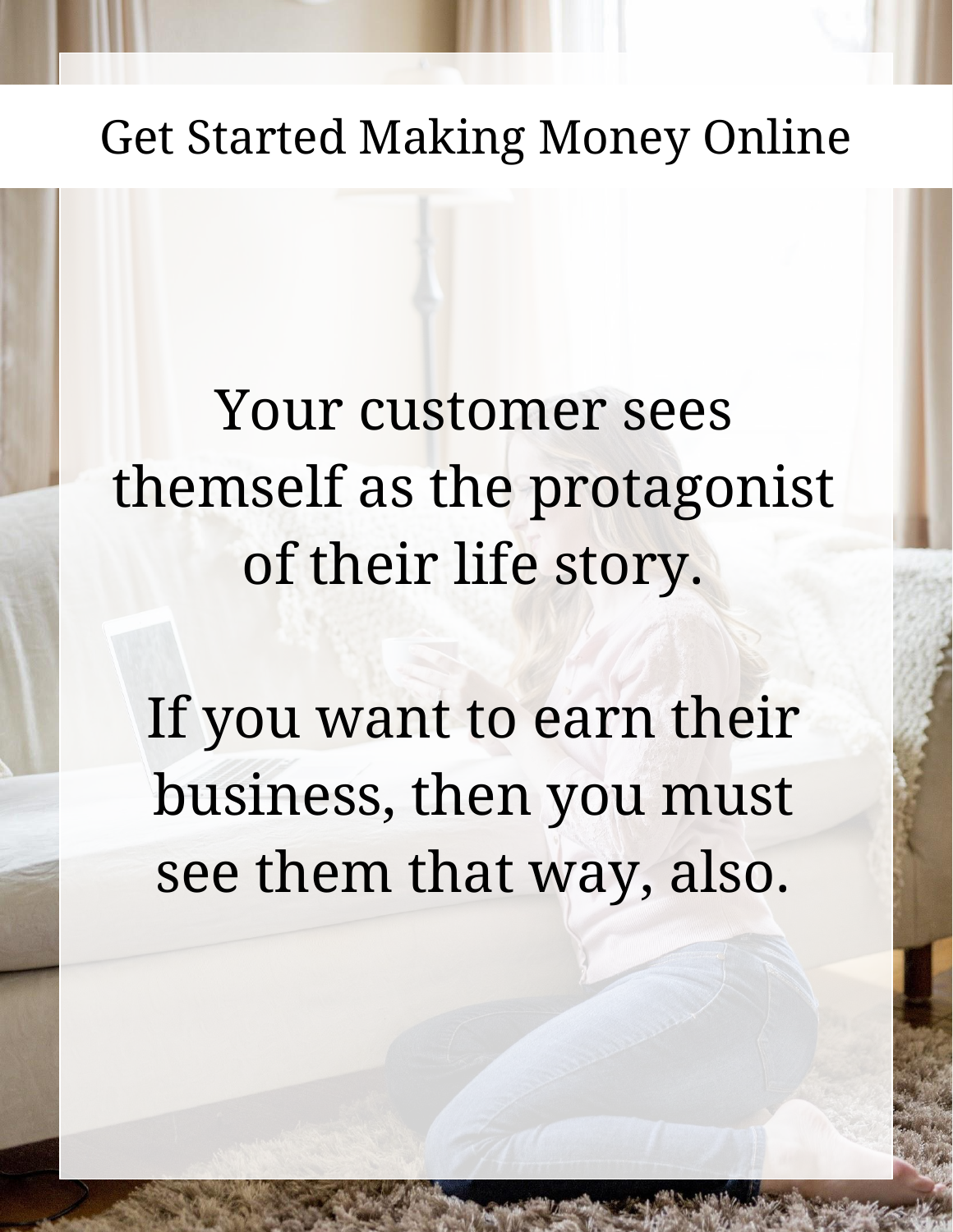#### **HOW Will You Help?**

You've decided what your business is "about" and you've gotten clear about who your potential customer is. Now the big question is… How will you help them?

In the simplest terms possible, *why* would someone "follow" you?

 $\mathbb{E}[\mathbf{z}^{\mathsf{u}}] = \mathbb{E}[\mathbf{z}^{\mathsf{u}}] = \mathbb{E}[\mathbf{z}^{\mathsf{u}}] = \mathbb{E}[\mathbf{z}^{\mathsf{u}}] = \mathbb{E}[\mathbf{z}^{\mathsf{u}}] = \mathbb{E}[\mathbf{z}^{\mathsf{u}}] = \mathbb{E}[\mathbf{z}^{\mathsf{u}}] = \mathbb{E}[\mathbf{z}^{\mathsf{u}}] = \mathbb{E}[\mathbf{z}^{\mathsf{u}}] = \mathbb{E}[\mathbf{z}^{\mathsf{u}}] = \mathbb{E}[\mathbf{$ 

 $\mathcal{L} = \{ \mathcal{L} \mid \mathcal{L} \mid \mathcal{L} \mid \mathcal{L} \mid \mathcal{L} \mid \mathcal{L} \mid \mathcal{L} \mid \mathcal{L} \mid \mathcal{L} \mid \mathcal{L} \mid \mathcal{L} \mid \mathcal{L} \mid \mathcal{L} \mid \mathcal{L} \mid \mathcal{L} \mid \mathcal{L} \mid \mathcal{L} \mid \mathcal{L} \mid \mathcal{L} \mid \mathcal{L} \mid \mathcal{L} \mid \mathcal{L} \mid \mathcal{L} \mid \mathcal{L} \mid \mathcal{L} \mid \mathcal{L} \mid \mathcal$ 

What kind of "solutions" will you offer your customers and audience? (Keep in mind that you may be solving problems as simple as boredom or lack of inspiration.)

 $\mathbb{C}$  ,  $\mathbb{C}$  ,  $\mathbb{C}$  ,  $\mathbb{C}$  ,  $\mathbb{C}$  ,  $\mathbb{C}$  ,  $\mathbb{C}$  ,  $\mathbb{C}$  ,  $\mathbb{C}$  ,  $\mathbb{C}$  ,  $\mathbb{C}$  ,  $\mathbb{C}$  ,  $\mathbb{C}$  ,  $\mathbb{C}$  ,  $\mathbb{C}$  ,  $\mathbb{C}$  ,  $\mathbb{C}$  ,  $\mathbb{C}$  ,  $\mathbb{C}$  ,  $\mathbb{C}$  ,

 $\mathcal{L} = \{ \mathcal{L} \in \mathcal{L} \}$  , where  $\mathcal{L} = \{ \mathcal{L} \}$  , where  $\mathcal{L} = \{ \mathcal{L} \}$ 

\_\_\_\_\_\_\_\_\_\_\_\_\_\_\_\_\_\_\_\_\_\_\_\_\_\_\_\_\_\_\_\_\_\_\_\_\_\_\_\_\_\_\_\_\_\_\_\_\_\_\_\_\_\_\_\_\_\_\_\_\_\_\_\_

 $\mathcal{L} = \mathcal{L} \cup \mathcal{L} = \mathcal{L} \cup \mathcal{L} = \mathcal{L} \cup \mathcal{L} = \mathcal{L} \cup \mathcal{L} = \mathcal{L} \cup \mathcal{L} = \mathcal{L} \cup \mathcal{L} = \mathcal{L} \cup \mathcal{L} = \mathcal{L} \cup \mathcal{L} = \mathcal{L} \cup \mathcal{L} = \mathcal{L} \cup \mathcal{L} = \mathcal{L} \cup \mathcal{L} = \mathcal{L} \cup \mathcal{L} = \mathcal{L} \cup \mathcal{L} = \mathcal{L} \cup \mathcal{L} = \mathcal$ 

 $\mathbb{Z}$  , and the set of the set of the set of the set of the set of the set of the set of the set of the set of the set of the set of the set of the set of the set of the set of the set of the set of the set of the set

\_\_\_\_\_\_\_\_\_\_\_\_\_\_\_\_\_\_\_\_\_\_\_\_\_\_\_\_\_\_\_\_\_\_\_\_\_\_\_\_\_\_\_\_\_\_\_\_\_\_\_\_\_\_\_\_\_\_\_\_\_\_

 $\mathcal{L} = \mathcal{L} \mathcal{L} \mathcal{L} \mathcal{L} \mathcal{L} \mathcal{L} \mathcal{L} \mathcal{L} \mathcal{L} \mathcal{L} \mathcal{L} \mathcal{L} \mathcal{L} \mathcal{L} \mathcal{L} \mathcal{L} \mathcal{L} \mathcal{L} \mathcal{L} \mathcal{L} \mathcal{L} \mathcal{L} \mathcal{L} \mathcal{L} \mathcal{L} \mathcal{L} \mathcal{L} \mathcal{L} \mathcal{L} \mathcal{L} \mathcal{L} \mathcal{L} \mathcal{L} \mathcal{L} \mathcal{L} \mathcal$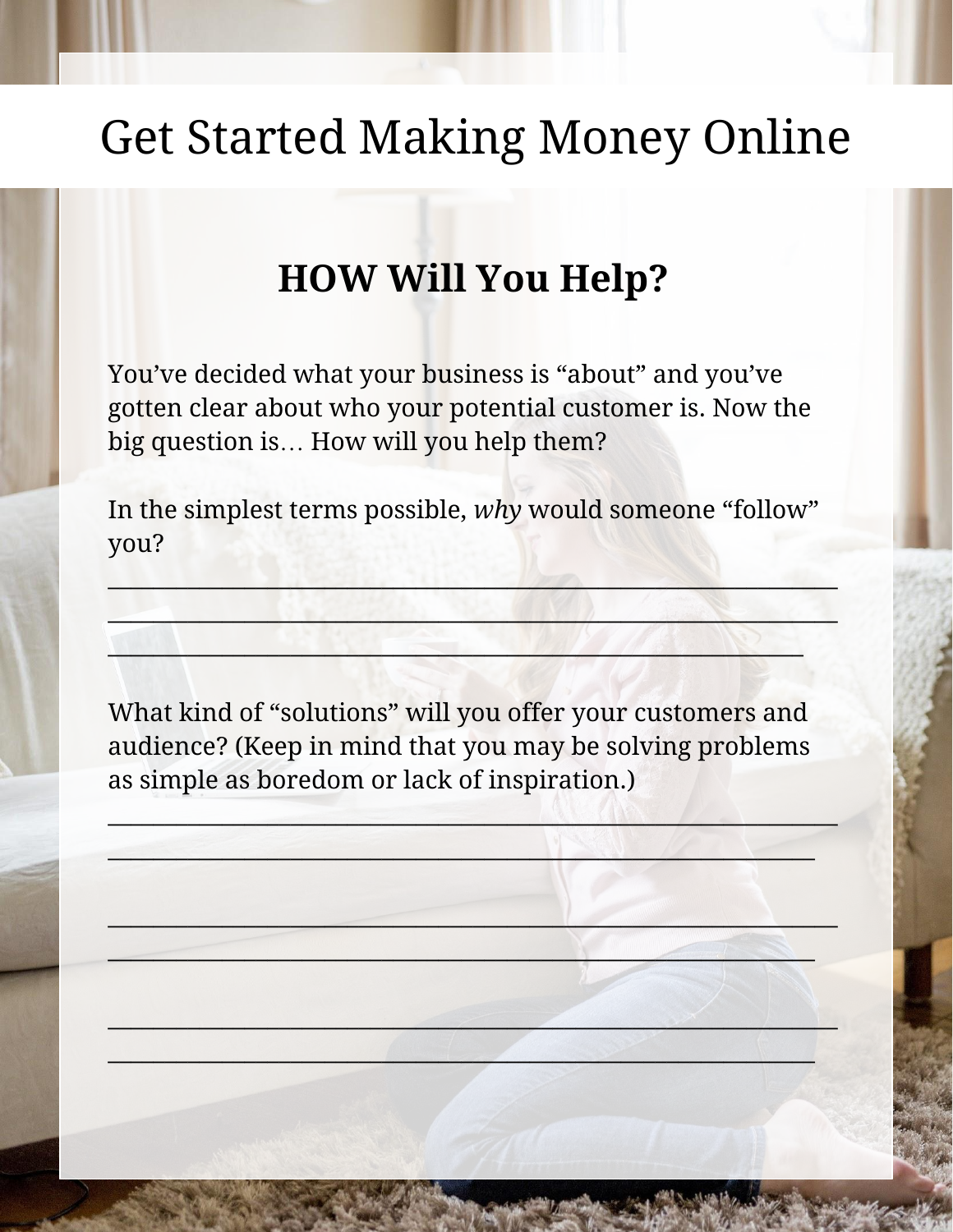#### **WHAT Will You Offer?** The Six Paths

Services

Consulting

Digital Products

Physical Products

Affiliate Marketing

Advertising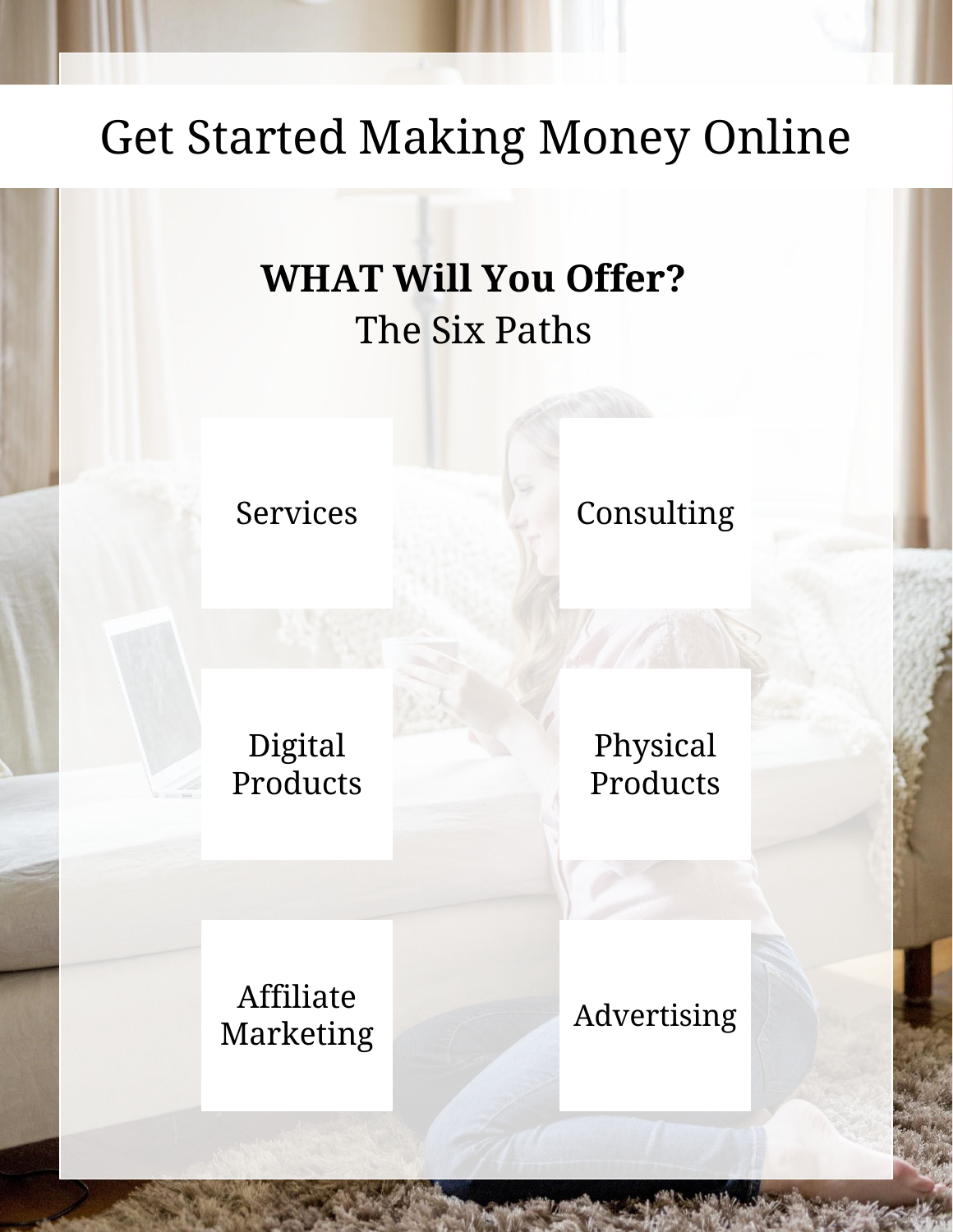No need to **reinvent**  the wheel.

Sell the same, great wheel that everyone else is selling. Just figure out how to **show** people how much better their lives would be on wheels.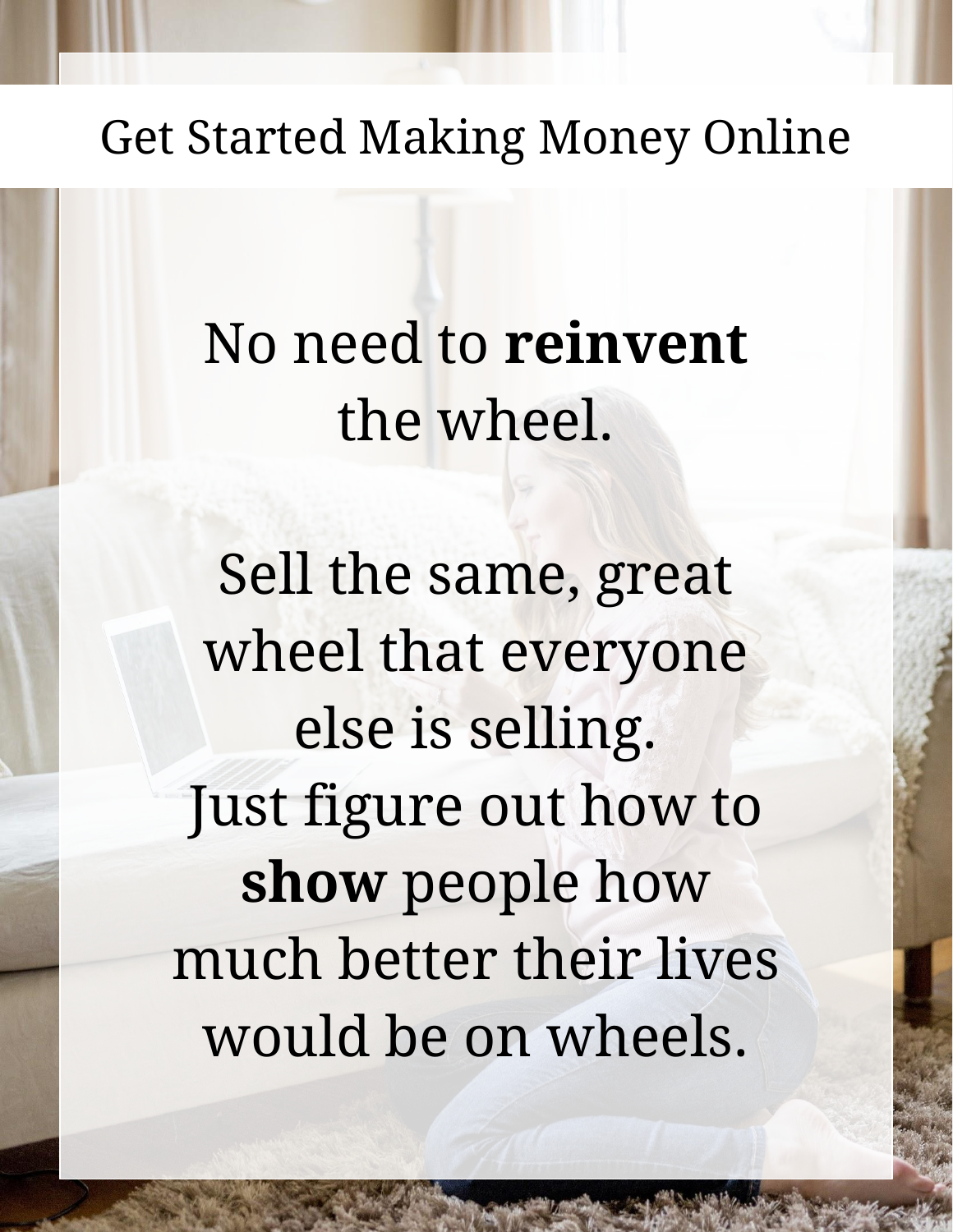#### **WHAT Will You Offer?**

What form will your primary product take?

What results will the product create for your customers?

Simply put, what is the product?

#### **Value Ladder**

| <b>Intro Product</b> | Main Product | <b>Premium Product</b> |
|----------------------|--------------|------------------------|
|                      | \$           |                        |
|                      |              |                        |
|                      |              |                        |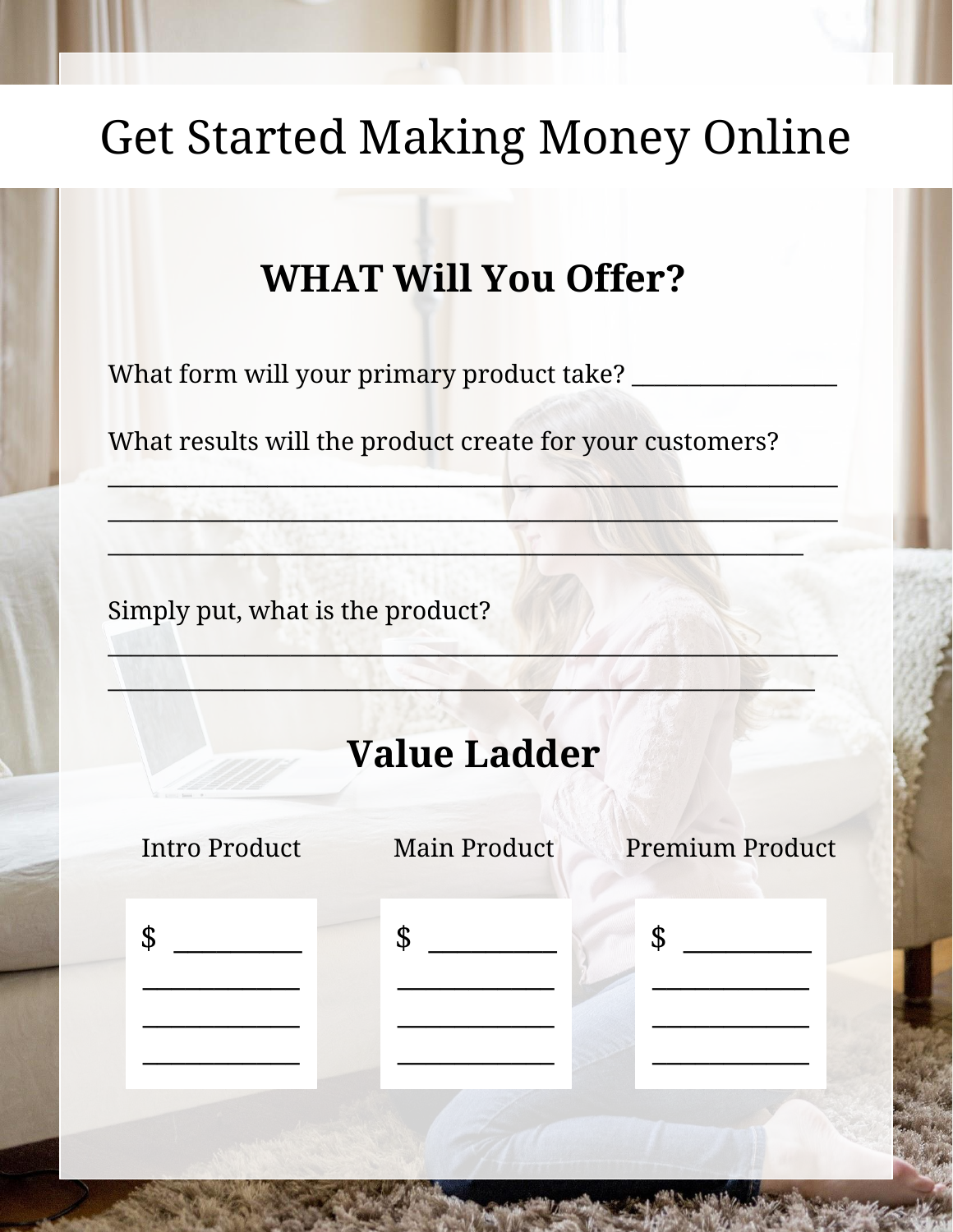#### **WHY Do They Want It?**

What problem does your product solve for your customers?

What benefit does your product create?

Why is your product the best solution to their problems?

What will happen if your customers don't solve their problem?

**AND AND AND AND A** 

How much money is your solution worth?

Why?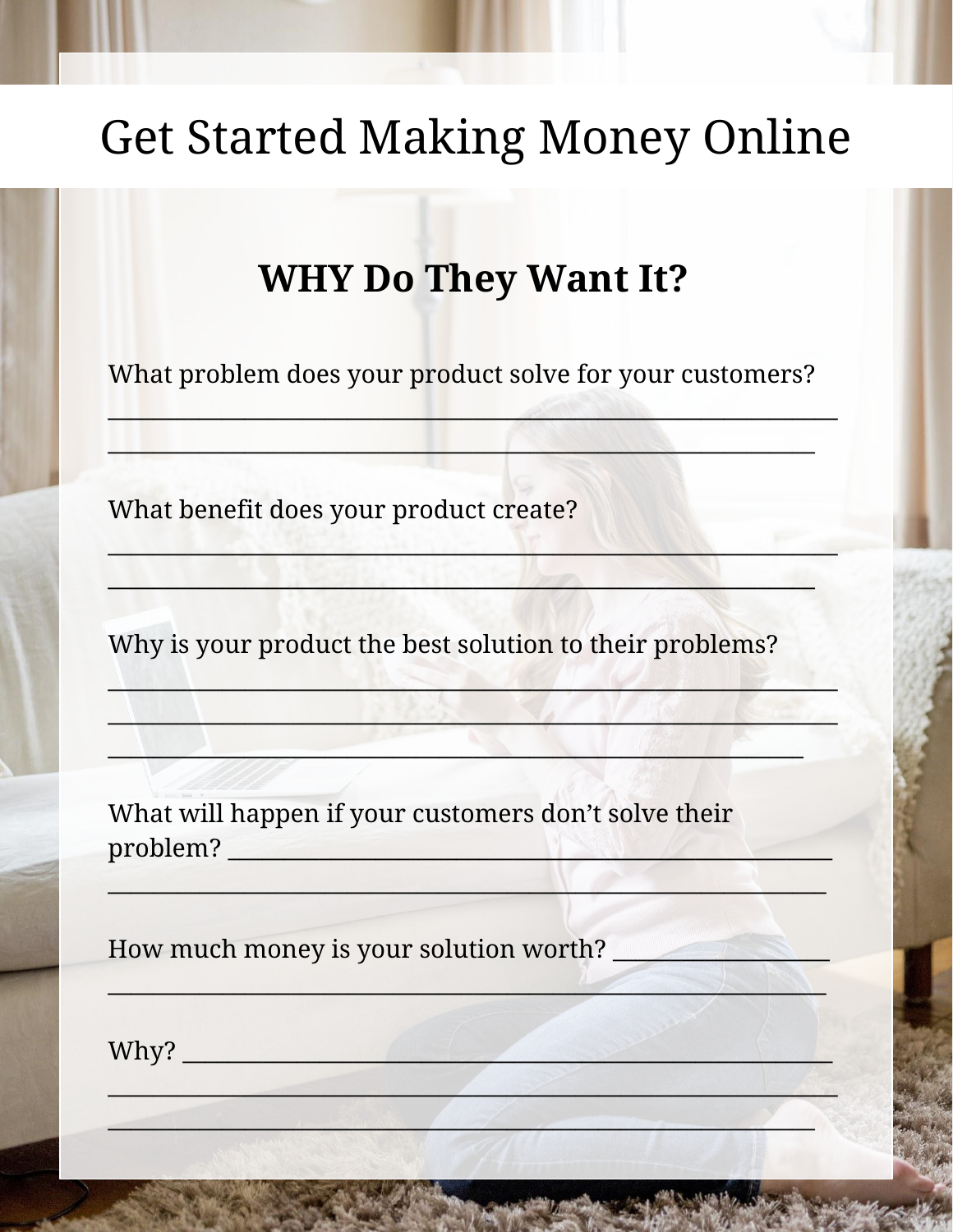#### **HOW Will You Tell Them About It?** Get the Word Out

Different marketing methods work for different businesses, however there are two main strategies that are effective. They are:

Content Marketing on Public Platforms

- Videos on Youtube
- Podcasts on Itunes

● \_\_\_\_\_\_\_\_\_\_\_\_\_\_\_\_\_\_\_\_

● \_\_\_\_\_\_\_\_\_\_\_\_\_\_\_\_\_\_\_\_

 $\overline{\phantom{a}}$  , where  $\overline{\phantom{a}}$ 

 $\overline{\phantom{a}}$  , where  $\overline{\phantom{a}}$ 

Pin on Pinterest

Paid Advertising

- **Facebook Ads**
- Google Ads
- Collaborating with Influencers

● \_\_\_\_\_\_\_\_\_\_\_\_\_\_\_\_\_\_\_\_

 $\overline{\phantom{a}}$  , where  $\overline{\phantom{a}}$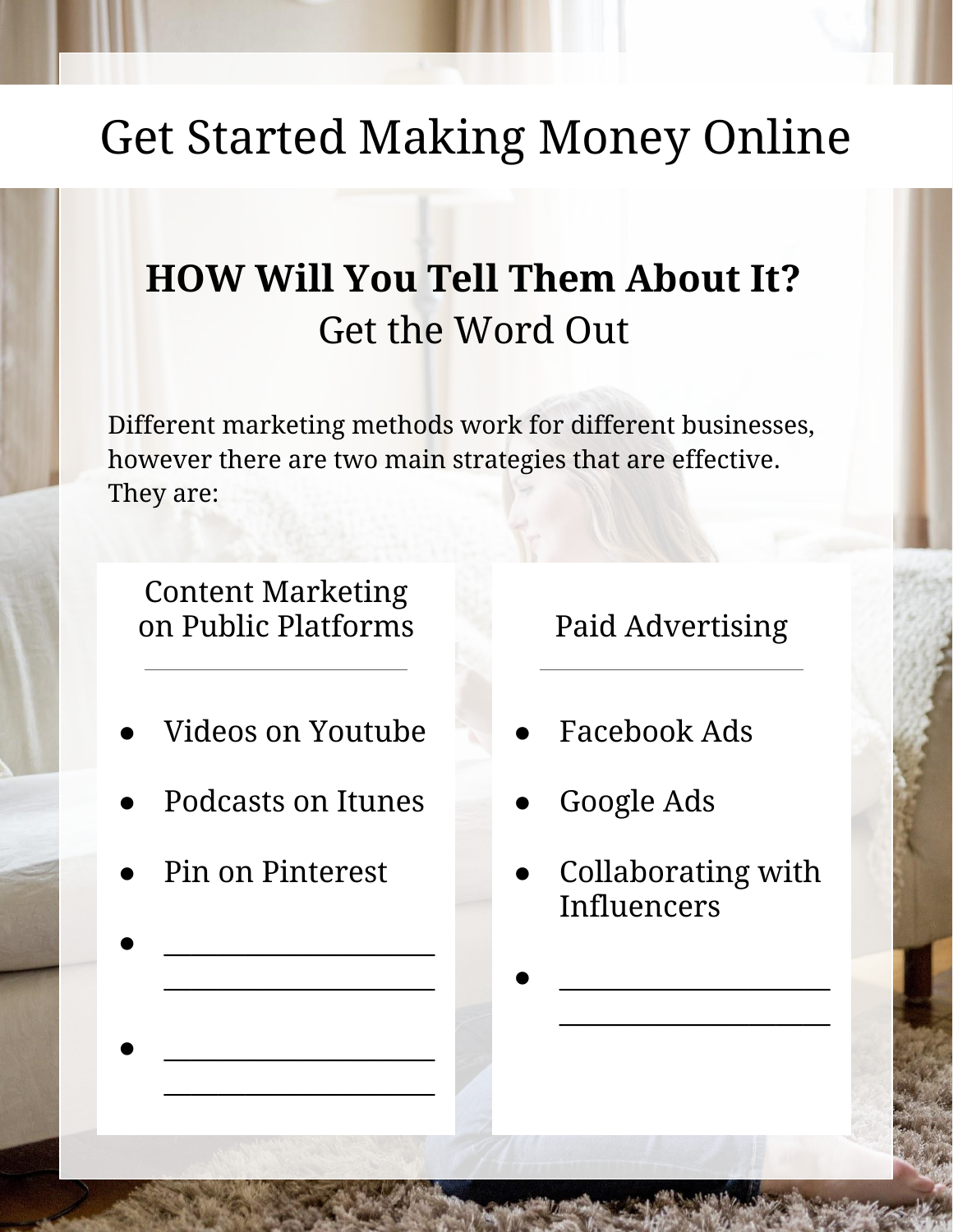#### You can't make something out of nothing. In order for your business to grow and profit, you must first invest -- either time, or money.

#### **Three Ways to Invest in Your Business:**

- Invest in yourself by learning new skills.
- Invest in your marketing to spread your message.
- Invest in help to do more, better.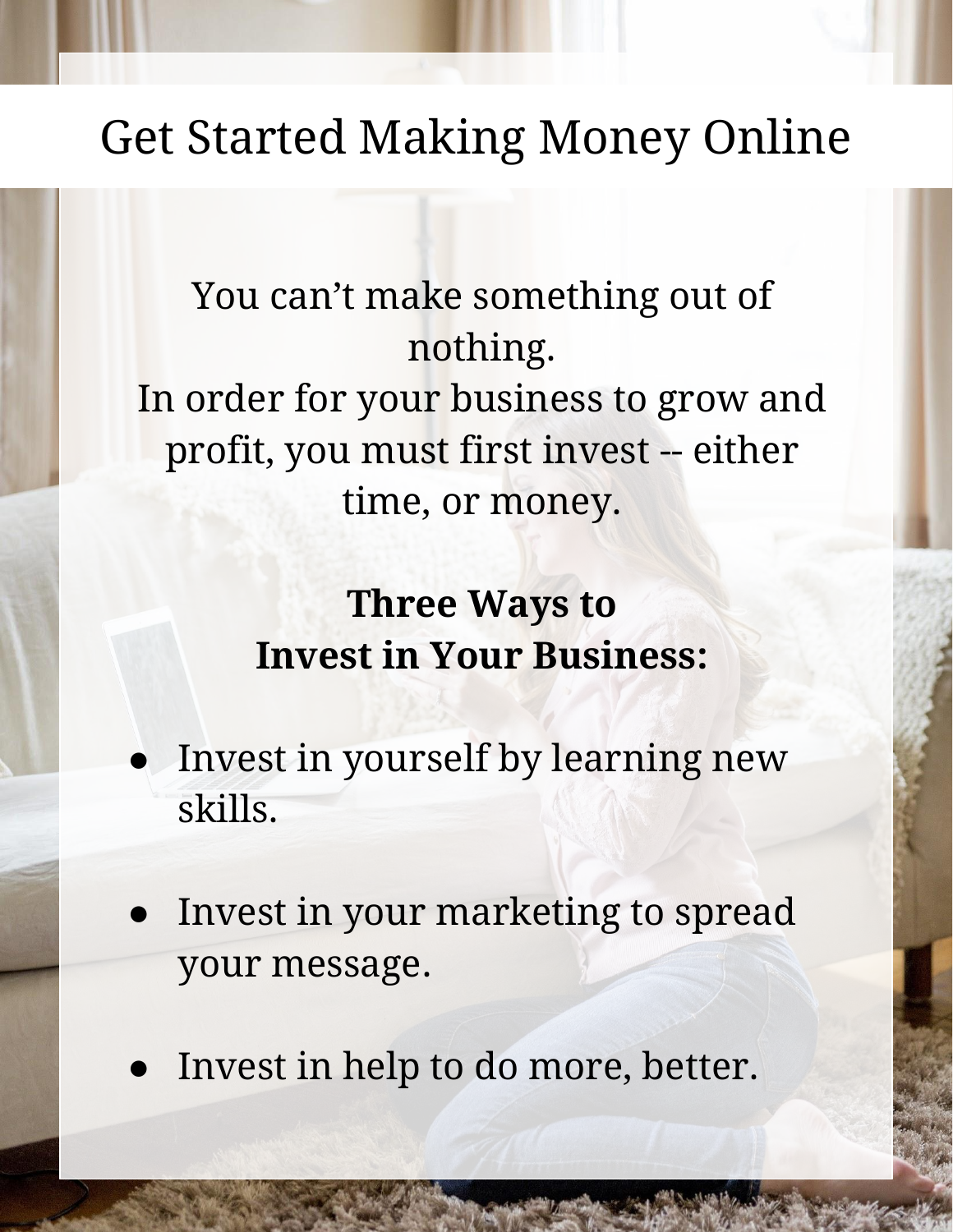#### **HOW Will You Tell Them About It?** The Message

Your marketing messages are one of your business's greatest assets. Write them right, and you'll inspire your customers, develop meaningful relationships, and help them understand the value of your products.

**All** of your marketing messages must be customer-centric, or else your potential customers will not have a reason to care.

Here are some examples, simplified (and overly blunt) to illustrate the concept:

"You are a mom. You want to keep your kids safe. KidsTalk simple cell phones provide an easy, safe way for your child to always be able to reach you."

"You're the owner of a small business. You've got something great to share with the world, but it can be tough to stand out from your competition. CherryLane Web Design can create a custom website that highlights your businesses unique attributes and helps you convert more customers."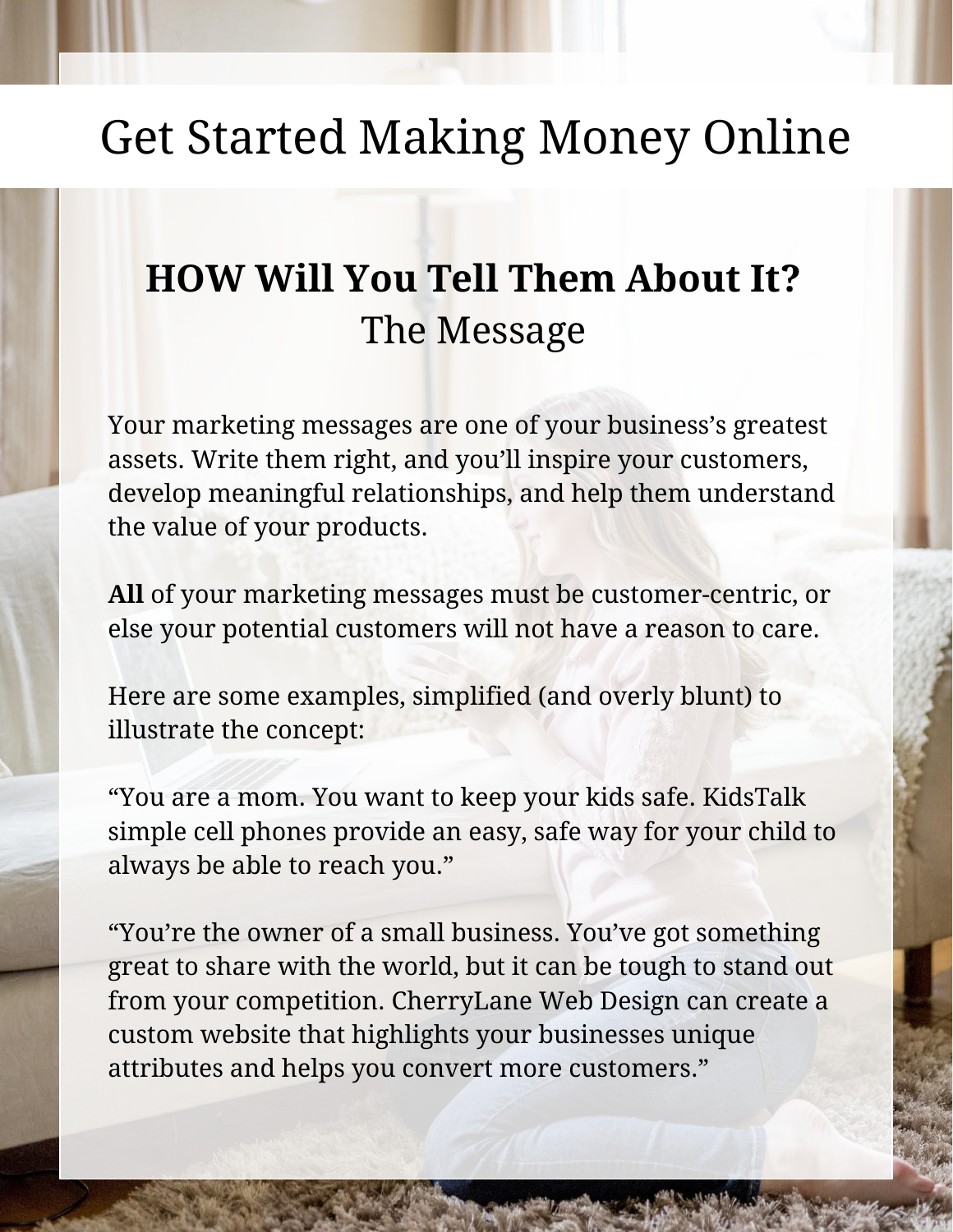#### **HOW Will You Tell Them About It?** The Message

Who are you talking to? \_\_

What do they want?

How does your product fulfill their desires?

Draft your primary marketing message: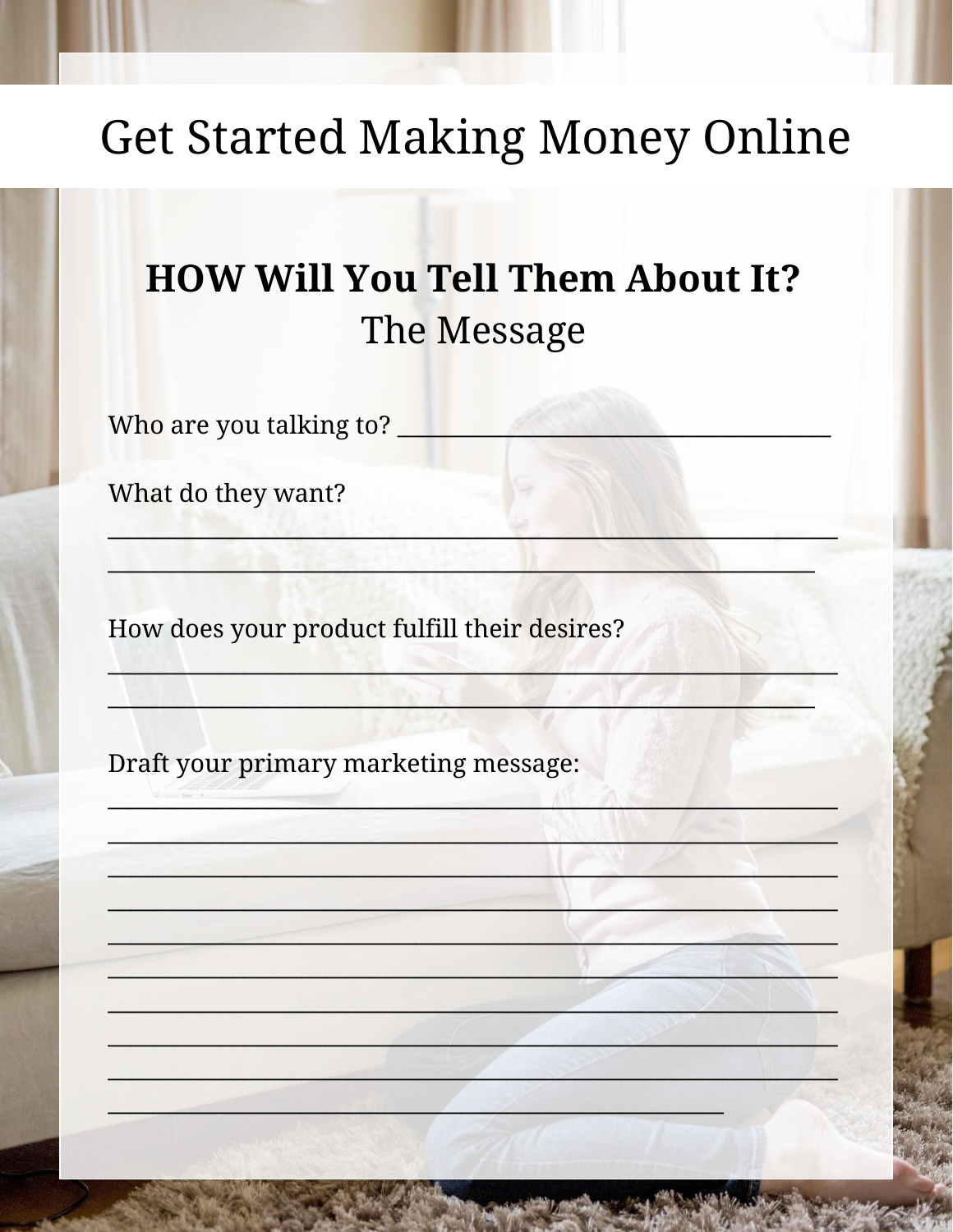#### **HOW Will You Tell Them About It?** Developing Trust

How will your customers first learn about your brand?

What will motivate them to learn more?

 $\overline{\phantom{a}}$  , where  $\overline{\phantom{a}}$ 

 $\overline{\phantom{a}}$  , where  $\overline{\phantom{a}}$ 

 $\overline{\phantom{a}}$  , where  $\overline{\phantom{a}}$ 

 $\overline{\phantom{a}}$  , where  $\overline{\phantom{a}}$ 

What will you offer them to make your first connection?

 $\blacksquare$  and the contract of the contract of the contract of the contract of the contract of the contract of the contract of the contract of the contract of the contract of the contract of the contract of the contract of th

 $\mathbb{A}^{\mathcal{N}}_{\mathcal{N}}$  and  $\mathbb{A}^{\mathcal{N}}_{\mathcal{N}}$  and  $\mathbb{A}^{\mathcal{N}}$  and  $\mathbb{A}^{\mathcal{N}}$  and  $\mathbb{A}^{\mathcal{N}}$ 

 $\overline{\phantom{a}}$  , and the set of  $\overline{\phantom{a}}$ 

 $\overline{\phantom{a}}$  , and the set of  $\overline{\phantom{a}}$ 

 $\overline{\phantom{a}}$  , and the set of  $\overline{\phantom{a}}$ 

 $\overline{\phantom{a}}$ 

 $\overline{\phantom{a}}$  , where  $\overline{\phantom{a}}$ 

 $\overline{\phantom{a}}$  , where  $\overline{\phantom{a}}$ 

 $\overline{\phantom{a}}$  , where  $\overline{\phantom{a}}$ 

 $\overline{\phantom{a}}$  , where  $\overline{\phantom{a}}$ 

 $\mathbb{E}[\mathcal{X}|\mathcal{Y}]/\mathbb{E}[\mathcal{X}|\mathcal{Y}]$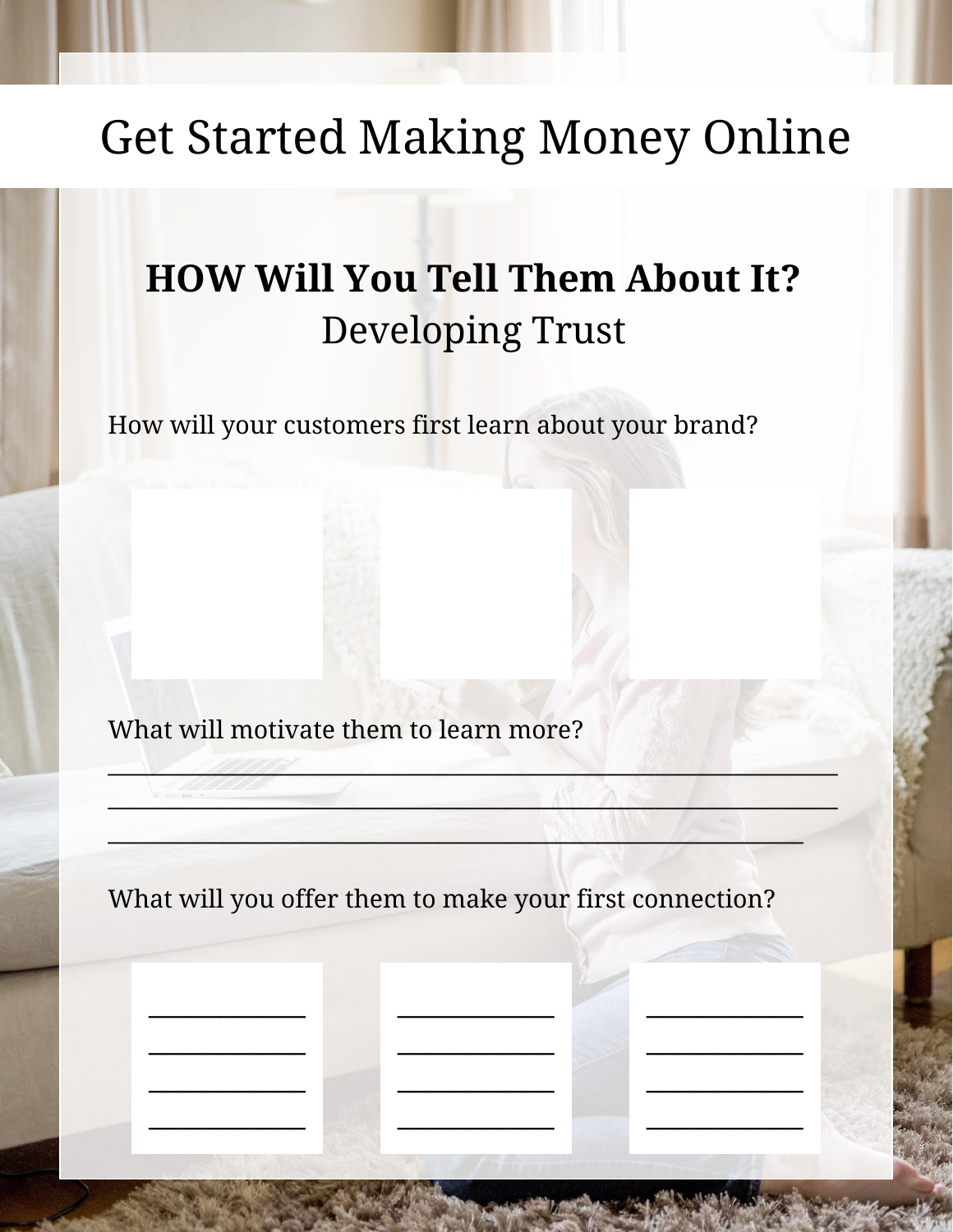#### **HOW Will You Tell Them About It? Developing Trust**

What means will you use in order to continue to connect with your leads?

What are the main messages you need to communicate to them in order to move them from where they are now to the point of being ready to buy?

 $1.$  $2.$  $\overline{3}$ . 4. 5.